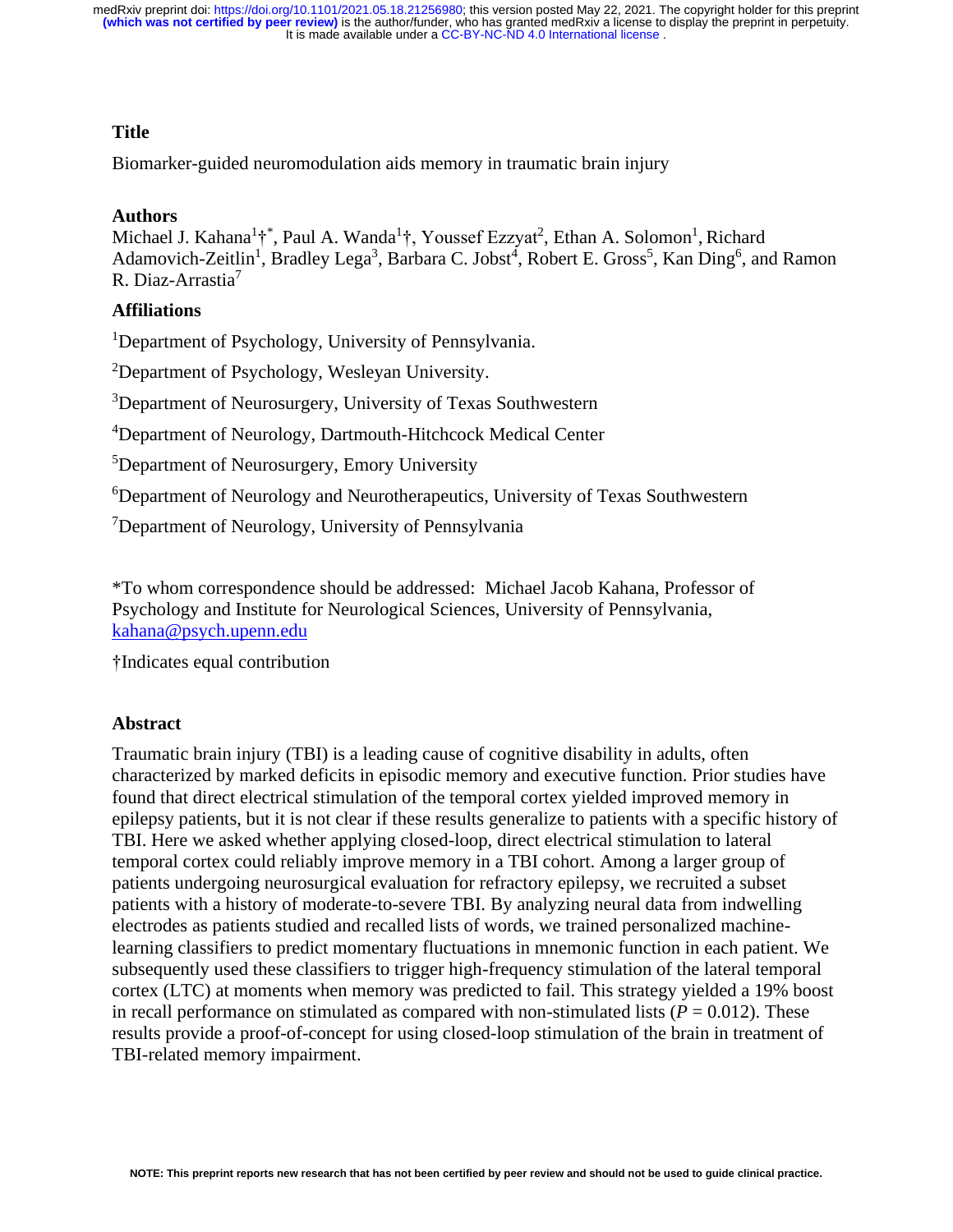## **Introduction**

Memory loss resulting from traumatic, infectious, or inflammatory insults to the brain constitutes one of the major health challenges affecting populations worldwide. Disability resulting from traumatic brain injury (TBI), in particular, affects 1-2% of the population and often results in a profound and specific impairment in episodic memory, preventing affected individuals from maintaining a reasonable quality of life. Prior TBI also increases risk for several chronic neurologic complications, including epilepsy *(1)* and neurodegenerative diseases *(2–4)*. The variability in the nature and degree of impairment stems from both the nature of the acute insult and the subsequent development of neuroinflammation, diffuse axonal injury, diffuse vascular injury, and other secondary pathologies *(5–8)*.

Although cognitive rehabilitation can help patients develop strategies to adapt to their disability, such therapy has limited efficacy in remediating the memory deficits *(9)*. Given the profound unmet need facing patients with memory deficits related to acquired brain injury, we sought to examine whether closed-loop electrical stimulation can be effective in this patient group. As such therapies have yet to be validated, and because technology for chronic closed-loop stimulation is in its infancy, we sought to identify neurosurgical epilepsy patients with a significant prior history of TBI and test whether closed-loop neural stimulation could effectively boost memory in these patients.

Each year approximately 2,400 patients in the US undergo invasive electrocorticography monitoring for drug-resistant epilepsy, with the goal of localizing the seizure focus and planning a potentially-curative resective surgery. To localize seizures, neurosurgeons implant many electrodes that will prove to be outside the seizure onset zone; as such, these patients provide a unique window into the electrophysiology of memory and cognition. Additionally, neurologists often use electrical stimulation in such cases to map regions of eloquent cortex, so as to avoid resecting tissue vital to motor, language and memory function. During such cases researchers have also used electrical stimulation as a manipulative tool to study memory and cognitive processes. Investigation of open-loop stimulation protocols have at times demonstrated impaired memory *(10–12)* but in some cases, with careful targeting of specific tracts, these studies have also shown improved memory *(13–15)*.

Here we explored the possibility of using biomarker-guided, closed-loop electrical stimulation, to improve memory. Building upon a recent demonstration that closed-loop stimulation of lateral temporal cortex boosts memory for stimulated items we set out to evaluate whether this strategy would also work in a "therapy-based" setting, where stimulation would need to improve memory function throughout periods of potentially active stimulation. We further sought to validate this therapy in patients with a history of moderate-to-severe TBI. Among all patients undergoing invasive monitoring for resective surgery at six major epilepsy centers, we identified eight patients who met our TBI criteria (see *Materials and Methods*). Under an IRB approved protocol, and with an independent medical monitor reviewing patient safety data, we recruited these patients for a multi-session experiment involving memory testing, neural recordings, and closed-loop brain stimulation.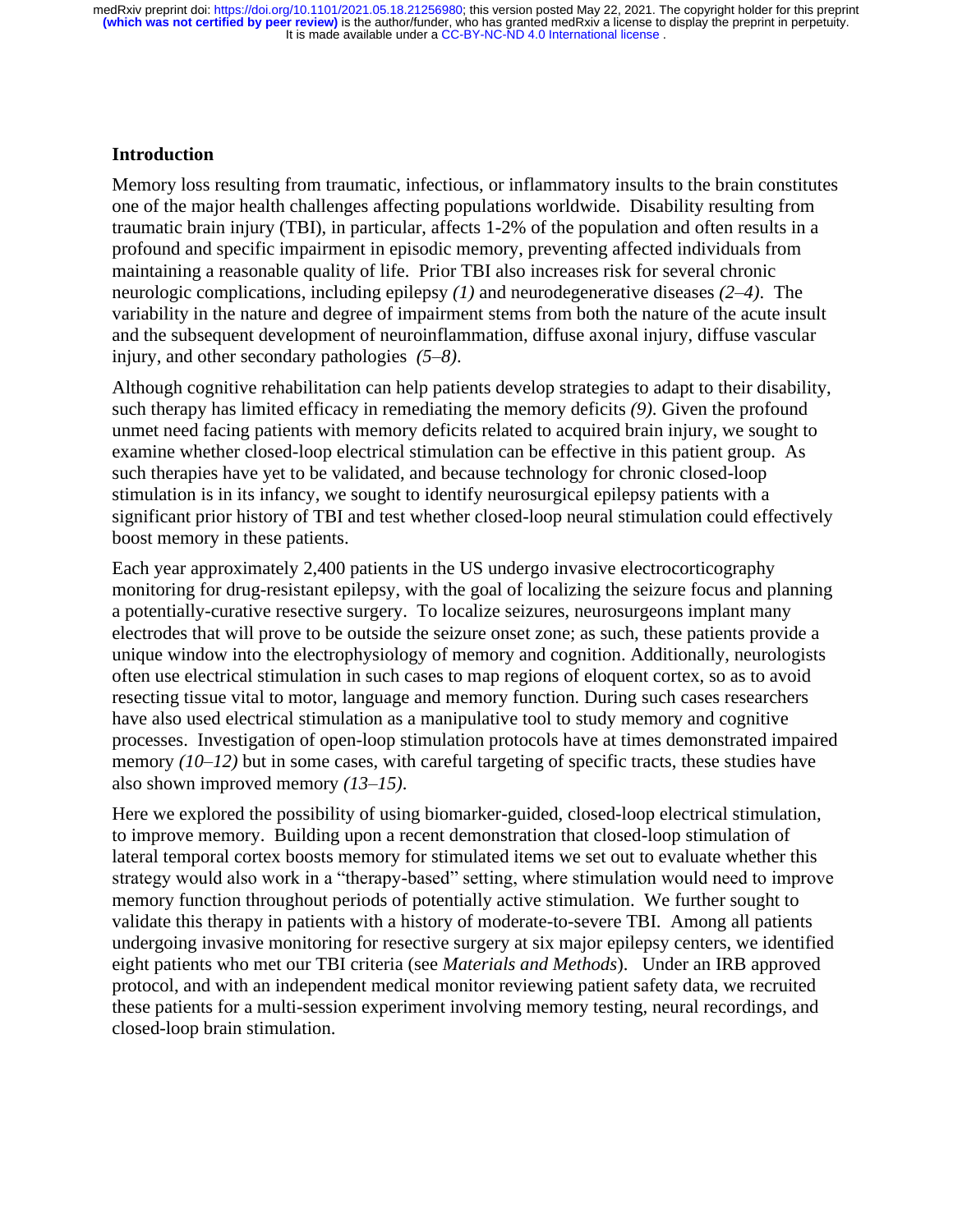## **Results**

Consistent with prior work, our participants exhibited a moderate degree of memory impairment as determined by neuropsychological evaluation. Evaluations of memory included the Wechsler Memory Scale (WMS-IV), which was administered to all participants, and either the California Verbal Learning Test (CVLT-II) or the Rey Auditory Verbal Learning Test (RAVLT). Using the available indices of delayed recall, we constructed a composite measure that included the WMS-IV logical memory scale and the word-list recall measures from the CVLT-II and RAVLT (see *Methods*). Our participant group exhibited impaired memory, as seen in their average composite *z*-score of -1.01 (SEM = 0.31). This result aligns with prior TBI studies reporting a memory deficit of  $z = -0.82$  on a similar index *(16)*.

During preliminary brain recording sessions we identified personalized biomarkers of successful memory encoding (spectral power at eight log-spaced frequencies between 6 and 180 Hz, see *Methods*) that we would use in later sessions to control closed-loop brain stimulation. To do this, participants first took part in computer-controlled memory tasks that would serve as "training" sessions for classifiers to learn personalized biomarkers indicative of successful or unsuccessful memory. Participants repeatedly studied lists of serially-presented nouns which they attempted to freely recall following a brief distractor task, designed to prevent active rehearsal (Fig. 1A, see *Methods* for details). This memory task mimics typical neuropsychological assessments (e.g., the CVLT mentioned above) but allowed us to relate multivariate neural activity captured by the 100+ clinical recording electrodes to patients' behavioral performance.

We constructed logistic-regression classifiers trained on spectral power extracted from each participant's intracranial electroencephalography (iEEG) traces during word encoding, spanning frequencies from 6-180 Hz (i.e. the feature set). Using a "leave-one-session-out" cross-validation paradigm, classifiers performance was assessed only on held-out sessions of experimental data that were never seen by the training algorithm. This process yielded, for each subject, a weighted indication of how well each spectral feature could predict later memory. Previous studies have documented the success of mnemonic classification in much larger samples of >100 patients *(17, 18)*; here we show that this approach generalized to our TBI cohort (Fig. 1C). Periods of high classifier output – indicating a high probability of successful recall – were associated with increased power at high frequencies and diminished power at low frequencies (Fig. 1D). This effect appeared consistently across item positions within a list (Fig. 1E). These analyses show that classifier-based approach to predicting momentary changes in mnemonic function generalized well to our TBI cohort.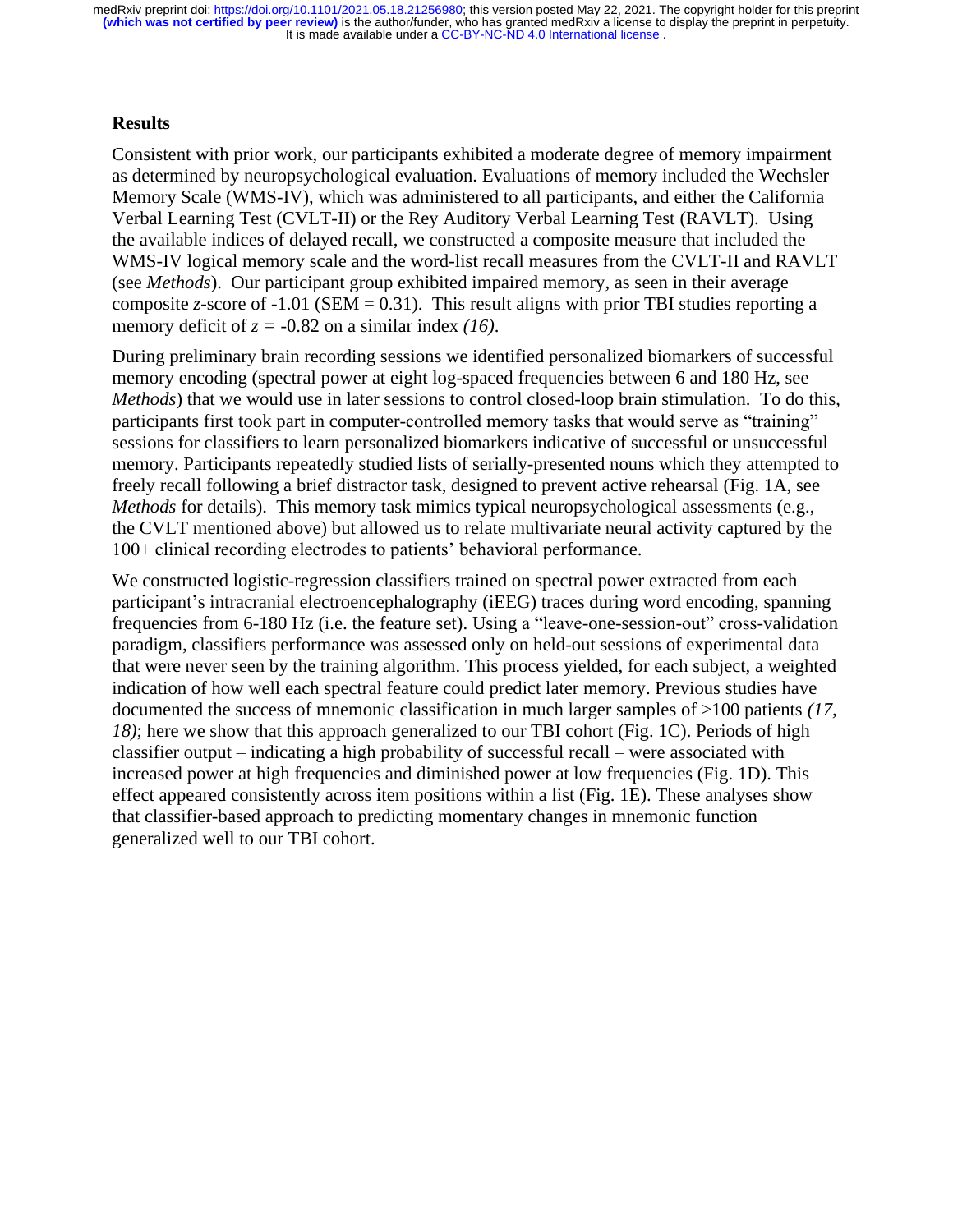

**Fig. 1**: Assessing memory and decoding mnemonic success. (**A**) For each list, participants first studied a list of twelve sequentially-presented nouns, then performed an arithmetic-distractor task, and finally attempted to freely recall the studied items. Participants contributed data on 40+ study-test lists across 3+ experimental sessions. (**B**) We trained a logistic regression classifier to predict which items would be recalled on the basis of the neural activity (spectral power) measured at each electrode during memory encoding (vector labeled **x**). Training on hold-out sessions allowed us to estimate a weight matrix (**w**) associating brain activity with memory performance. (**C**) We examined the relation between the participant-specific neural classifier's false-positive and true-positive rates, resulting in the ROC curves displayed here (mean ROC curve shown in red; overall classification performance well exceeding chance levels (AUC  $= 0.64$ ; t<sub>(7)</sub> = 6.40, p < 10<sup>-3</sup>). (**D**) Although we fit classifiers separately to each participant, the overall pattern derived by a forward model *(19)* revealed that increased high frequency and decreased low frequency activity marked periods of successful mnemonic processing. (**E**) Recall as a function of list position for items classified as in the top half (red) vs. bottom half (blue) of predicted recall, based on neural biomarkers. This shows the magnitude of the difference in predicted recall based on neural signals and demonstrates that the effect appeared consistently across list positions.

After building logistic-regression classifiers to decode variability in mnemonic success during record-only sessions, and meeting criteria for safe brain stimulation (see *Materials and Methods*), we advanced to the closed-loop stimulation experiment. Here, we again administered a series of delayed-recall lists, randomly assigning each list to either a stimulation or nonstimulation condition. Within stimulation lists, our algorithm decoded mnemonic success in real time using the previously constructed classifiers and triggered 500 ms bouts of 200 Hz, 0.5 mA stimulation when the classifier signaled that a patient's memory performance dipped below their predicted average (Fig. 2A). We restricted stimulation to contacts on the left lateral temporal cortex, based on evidence from a prior study *(20)*. Additionally, a recent analysis of stimulation frequencies *(21)* indicated that 200 Hz stimulation more strongly modulated high-frequency activity -- an established biomarker of cognition function in human hippocampus and neocortex *(22–24)*.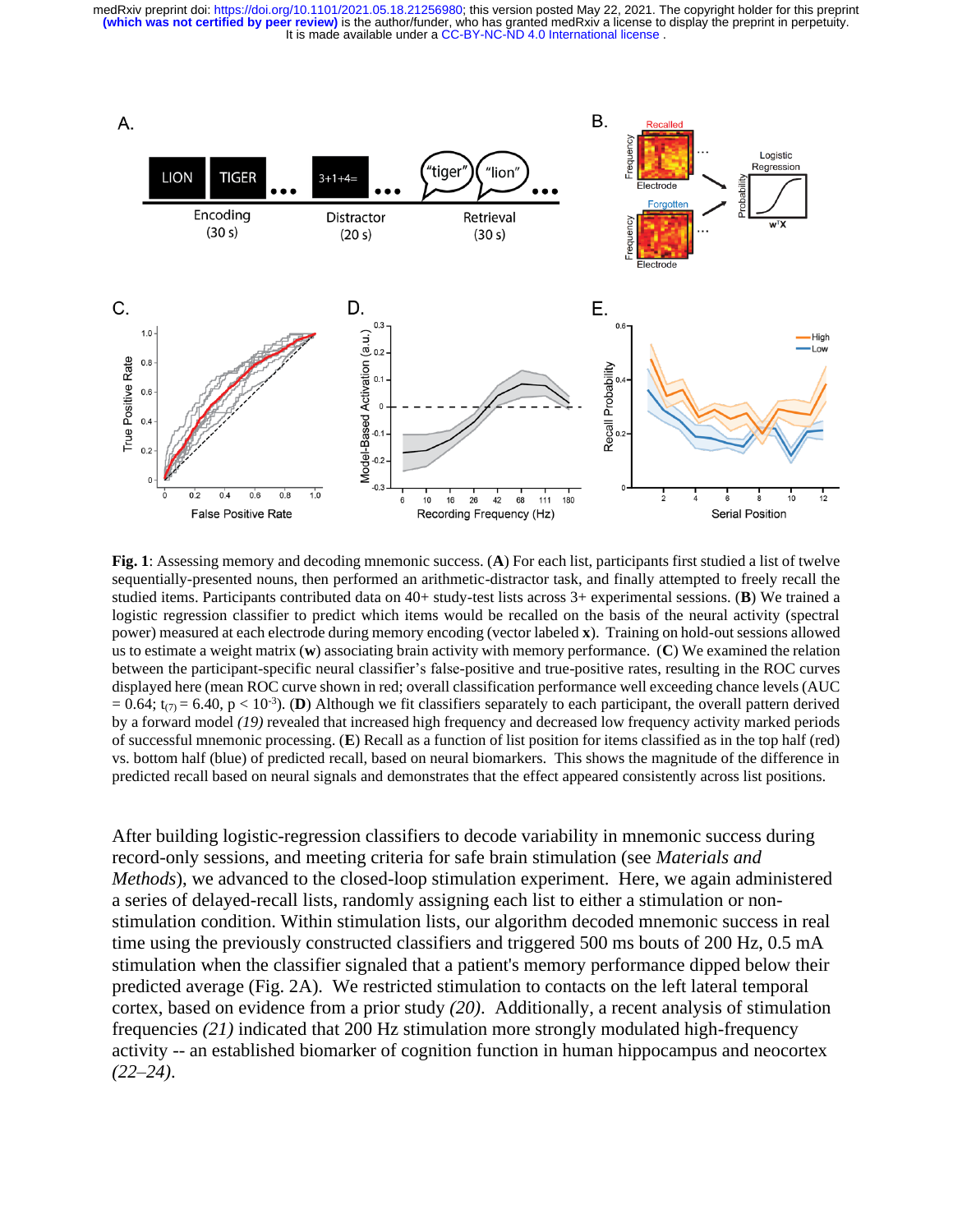Our primary question was whether a fully closed-loop therapy could improve memory for entire lists during which only some items are stimulated; prior studies considered stimulation's effect on individual items, leaving open the possibility that helping some items came at the expense of hurting others. We thus examined recall rates in lists with closed-loop stimulation and compared those to lists in which stimulation was disabled (non-stimulation, or "sham" lists). Participants recalled reliably more items on the stimulation than on the sham lists (25.2% vs. 21.1%; twotailed paired t-test,  $t_{(7)} = 3.36$ ,  $p = 0.012$ ). Fig. 2B illustrates the degree of memory improvement (or impairment) for each of our eight participants. Here we quantified stimulation-related memory improvement (or impairment) as the mean difference in stimulation and non-stimulation list recall rates (determined for each session), divided by the average non-stimulation recall rate across participants. On average, closed-loop LTC stimulation improved recall by 19% (Fig. 2B). Our algorithm triggered stimulation an average of 6.5 times during each stimulation list.

We applied a hierarchical linear mixed-effects model to account for the effect of multiple unique stimulation targets (three participants took part in an additional stimulation session with a different target location yielding a total of 11 unique targets, Fig. 2C), as well as the effect of list position within each session (to control for variability in the randomly assigned positions of stimulation and non-stimulation lists). This model relates recall performance on each list to the presence of stimulation during each list and the list position within each session. Recall performance often varies over the course of a session *(25)* leading to a potential bias if the random assignment of stimulation conditions to list positions results in one condition occurring in more favorable list positions within a session. A positive relation (β parameter) between recall rate and stimulation indicates higher memory performance during lists where poor-biomarker states triggered stimulation (as compared with the non-stimulation, "sham" lists). We observed a main effect of closed-loop stimulation ( $\beta = 0.043$ ; likelihood-ratio test,  $\chi^2_{(1)} = 5.5$ ;  $p = 0.019$ ) as well as an effect of list position within the session ( $\beta = -0.004$ ; likelihood-ratio test,  $\chi^2(i) = 9.7$ ;  $p = 0.0018$ ). These results indicate that the delivery of closed-loop LTC stimulation improved list-level recall even when controlling for list position and statistically modeling the effect of repeated sessions.

Seven of the eight participants receiving closed-loop stimulation experienced improved memory on stimulation lists, but the degree of improvement varied considerably across participants (Fig. 2B). Although our sample size did not permit a quantitative analysis of individual differences in response to therapy, two variables deserve mention. Stimulation targets for the eleven sessions lay across variable regions of the superior, middle, and inferior temporal gyrus, due to clinical constraints. Fig. 2C illustrates each stimulated target on an average brain along with its modulatory effect on recall, indicated by the shading of each sphere. Classifier generalization also varied across stimulation sessions (Fig. 2D) which would increase variability in the effectiveness of any closed-loop algorithm. Elucidation of these and other potential mediating factors will require larger studies and explicit manipulations.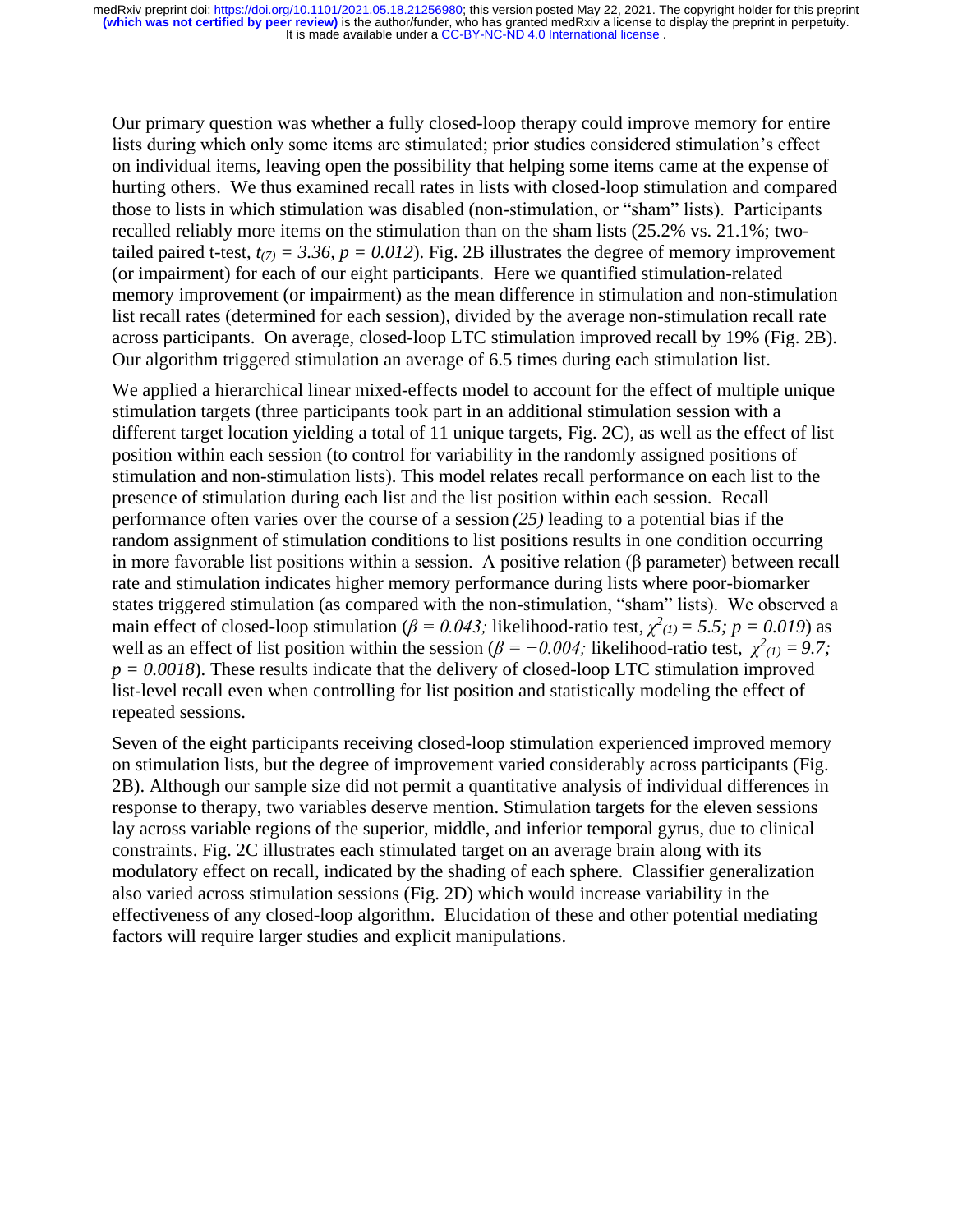

**Fig. 2**: Closed-loop stimulation and memory performance. (**A**) While the patient views a word during the memory encoding phase of the delayed recall task (Fig 1A), we applied the logistic-regression classifiers trained in earlier record-only sessions (Fig.1B) to predict mnemonic success. Our algorithm triggered 500-ms bouts of 200 Hz stimulation to the lateral temporal cortex whenever the estimated probability of recall dropped below 0.5 (**B**) Participant-level memory improvement/impairment. Participants experienced an average 19% increase in recall performance (red) with seven of eight patients experiencing some positive effect of closed loop stimulation ( $t_{(7)}$  = 2.92,  $p = 0.012$ ). (**C**) Stimulation targets for each unique stimulation site (n=11 sessions) rendered on an average brain surface; sphere shading indicates the percent change in word recall performance. Targets were distributed across the superior, middle, and inferior temporal gyrus, though largely located in the middle temporal gyrus. (**D**) Classifier performance. Receiver operating characteristic (ROC) curves showing performance of a record-only classifier tested on No-Stim lists during the closed loop sessions (gray lines, n=11 sessions; red line, average ROC). The overall AUC across sessions reliably exceeded chance levels  $(t_{(10)} = 4.82, p < 10^{-3})$ ; see *Methods*).

### **Discussion**

Direct electrical brain stimulation has emerged as a viable therapeutic tool to rescue function in patients with progressive neurological disorders, most prominently refractory Parkinson's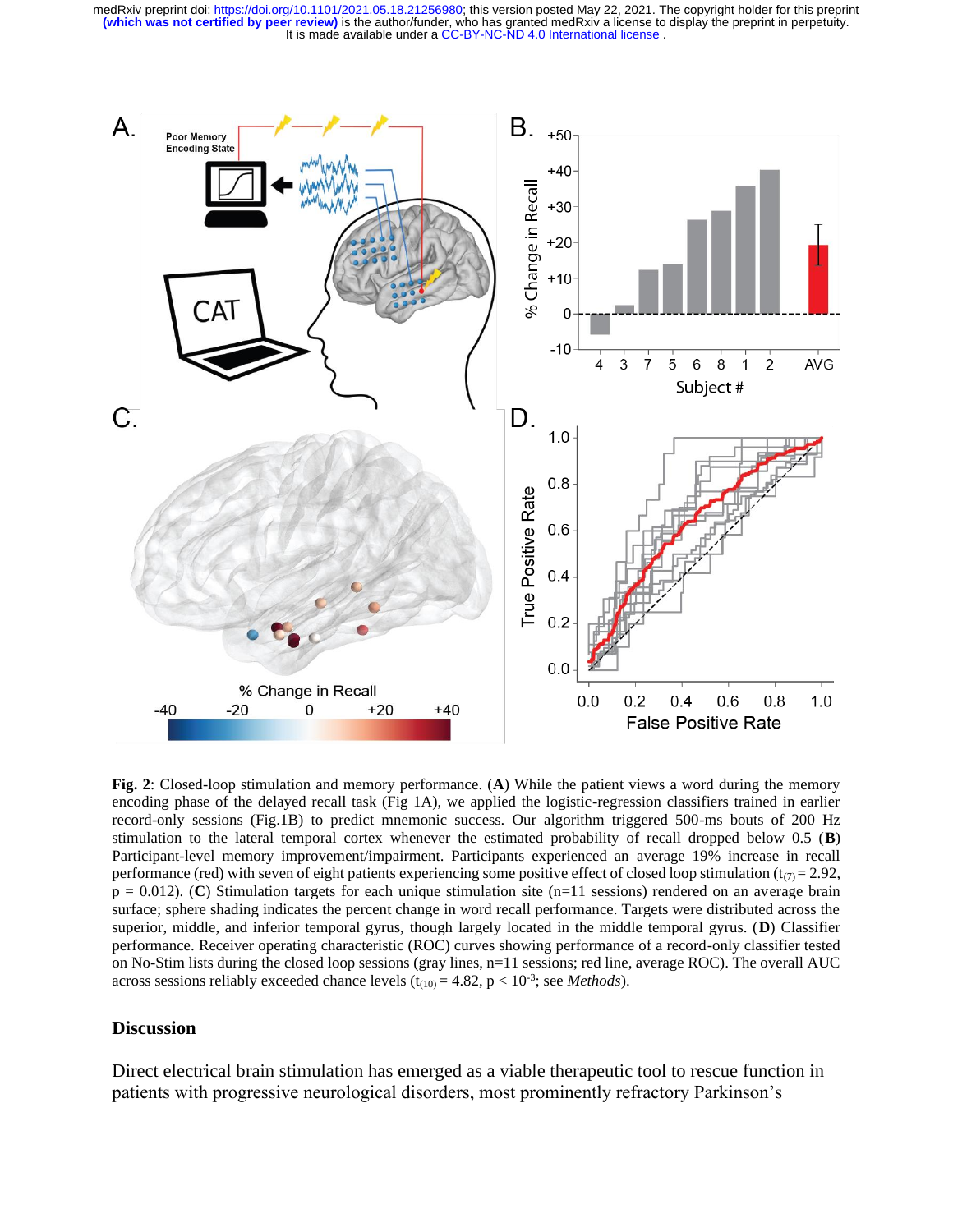disease and essential tremor *(26, 27)*, and more recently, intractable epilepsy *(28, 29)*, depression *(30)*, and obsessive-compulsive disorder *(31)*. The lack of effective pharmaceutical therapies for many neurological and psychiatric conditions has prompted researchers to investigate the potential utility of electrical stimulation in treating a host of other indications, including depression, eating disorders, and addiction *(32)*.

The present study offers a proof-of-concept for a closed-loop brain stimulation strategy to treat memory loss in TBI. By first training logistic regression classifiers on spectral power features observed during memory encoding, we demonstrated that these classifiers could accurately predict subsequent memory even before a subject engaged in overt recall. We further showed that these same classifiers could form the basis of a closed-loop stimulation algorithm, in which electrical stimulation to the temporal cortex was delivered during predicted memory lapses. Recapitualting earlier work in a heterogenous epilepsy cohort *(20)*, this approach yielded an average 19% improvement in recalled items across our TBI group, with individual positive effects observed in seven of the eight patients.

To gauge the meaningfulness of a 19% memory boost, we need to consider the degree of impairment in this cohort. Among patients with moderate-to-severe TBI, one typically finds that delayed recall performance is 0.82 standard deviations below the average performance of agematched controls *(16)*. Based on the distribution of performance of TBI-afflicted individuals in delayed-free recall, the 19% improvement observed in our study implies a 0.44 standard deviation increase. Our results therefore suggest a theoretical reduction in the burden of this type of memory impairment by 53.6% in these patients. By demonstrating therapeutic efficacy in patients who have both a history of moderate-to-severe TBI and documented memory impairment we hope our findings will accelerate the development of technologies for patients with acquired brain injuries, which could restore some degree of their lost memory function as they attempt to rebuild their post-injury lives.

While these findings are encouraging, more work remains before this technique can be applied in a therapeutic setting. First, the electrophysiological responses – not just behavioral responses – to brain stimulation must be explored to better understand the neural mechanisms underlying improved memory performance. Several studies have recently characterized spectral responses to direct brain stimulation, with these early results suggesting that both low and high-frequency oscillations can be induced by exogenous pulse trains, depending partly on the local tissue architecture of the stimulation site *(33)*. Relatedly, it remains an open question as to how the underlying connectivity profile of a stimulation site interacts with consequent change in behavior – the structural and functional connectivity of a stimulation site with the medial temporal lobe, and other regions of the core memory network, is a point of particular interest and should be characterized in future work *(34)*.

The long-term efficacy of chronically indwelling electrodes for memory enhancement is entirely uncharacterized, though addressing this question will be critical to the eventual deployment of brain stimulation as a memory therapeutic in TBI patients. The use of direct electrical stimulation in Parkinson's and epilepsy, among other neuropsychiatric conditions, suggests that chronic implantation is safe and effective *(35)*. However, chronic modulation of the neural circuitry underlying episodic memory could pose additional challenges, including adaptive changes in neural responses to stimulation.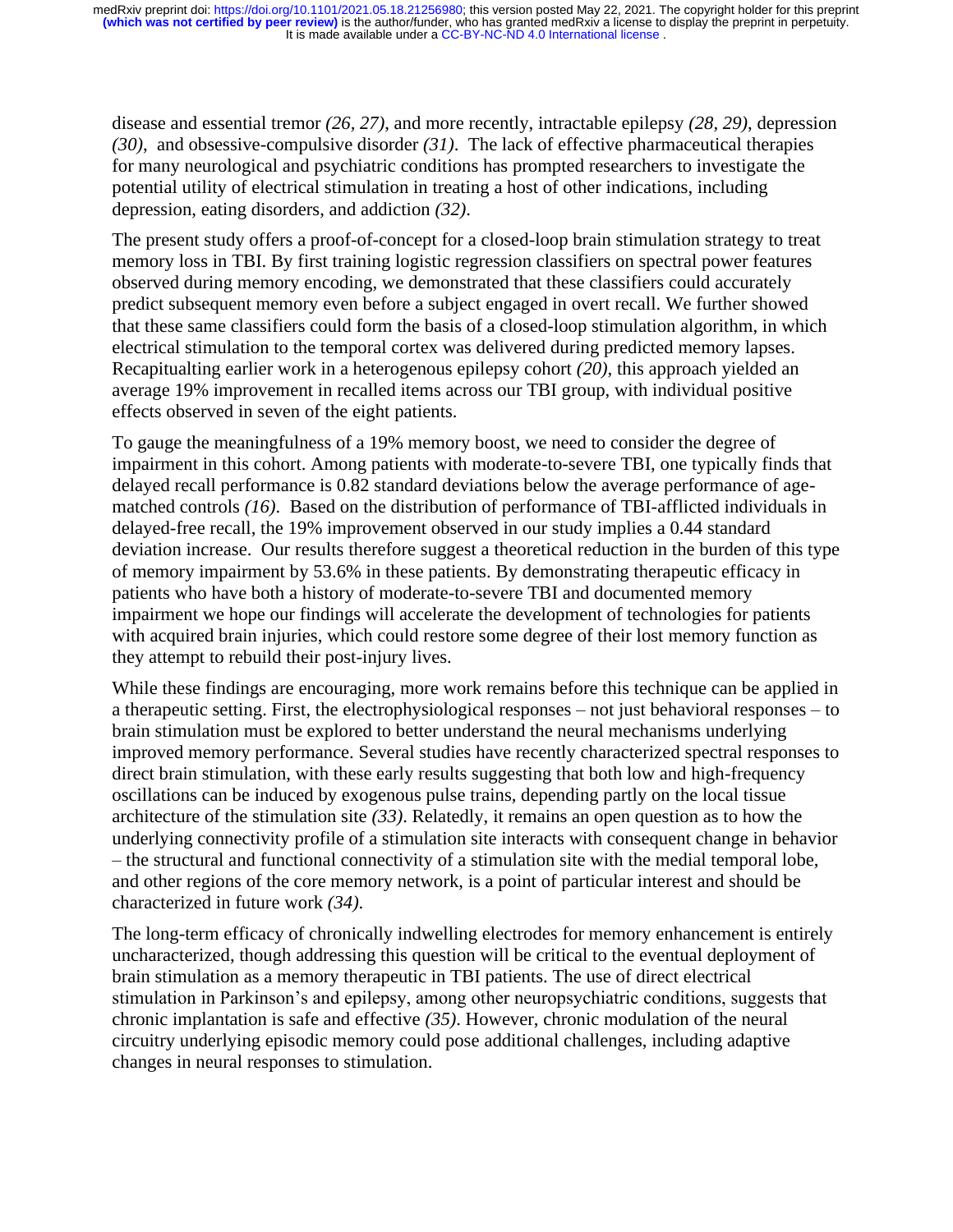Finally, our study constitutes a rare case in which direct brain recordings and stimulation can be ethically carried out in a group of TBI patients. As such, our study population is small, and likely does not capture the full heterogeneity of TBI pathologies. Through continued multi-institutional efforts, we hope that future work can extend these results to larger samples, and thus more precisely determine the efficacy of therapeutic brain stimulation across a range of underlying traumatic neuropathologies.

### **Materials and Methods**

#### *Study Design*

Based on prior published work in an independent data set *(20)*, we hypothesized that closed-loop stimulation of lateral temporal cortex in human subjects with a history of memory dysfunction and traumatic brain injury would provide a boost in recall on an episodic memory task during trials receiving stimulation as compared to trials without stimulation.

#### *Research subjects*

We recruited eight patients (7 male, 1 female; mean age  $44.5 +/- 11$  SD) with intractable epilepsy who were undergoing seizure monitoring and localization using implanted intracranial electrodes. We determined the sample size in advance and did not perform group analyses until we completed data collection. We identified patients as having a history of moderate-to-severe TBI based on criteria established by expert neurologists at the University of Pennsylvania (Dr. R. D-A) and University of Texas Southwestern (Dr. K. D.), as follows: a reported history of significant head injury accompanied by either prolonged loss of consciousness (>30 minutes), post-traumatic amnesia, or imaging results compatible with moderate-to-severe traumatic brain injury. We confirmed left-language dominance based on functional magnetic resonance imaging (fMRI) and/or WADA testing in six of these patients; the remaining two patients did not have specific data confirming language dominance, but one was right-handed and other self-reported as being ambidextrous. The enrolled patients participated at the following collaborating hospitals: Dartmouth-Hitchcock Medical Center (Hanover, NH), Emory University Hospital (Atlanta, Georgia), and University of Texas Southwestern Medical Center (Dallas, TX), with the University of Pennsylvania (Philadelphia, PA) serving as the Data Coordinating Center. This research was part of a multi-center project designed to assess the effects of electrical stimulation on memory-related brain function. Institutional review boards approved the study protocol at the respective institutions, and each participant gave written informed consent after the nature and possible consequences of the study were explained.

### *Experimental Design*

All enrolled participants underwent the same experimental protocol: multiple sessions of a nonstimulation behavioral task followed by one or more sessions of a closed-loop stimulation task (see details in following subsections). Each participant served as their own control within each stimulation task session (control trials receiving no stimulation). Patients were aware that stimulation could be delivered throughout the closed-loop stimulation task but were blinded to the specific trials containing stimulation. We included all closed-loop stimulation task sessions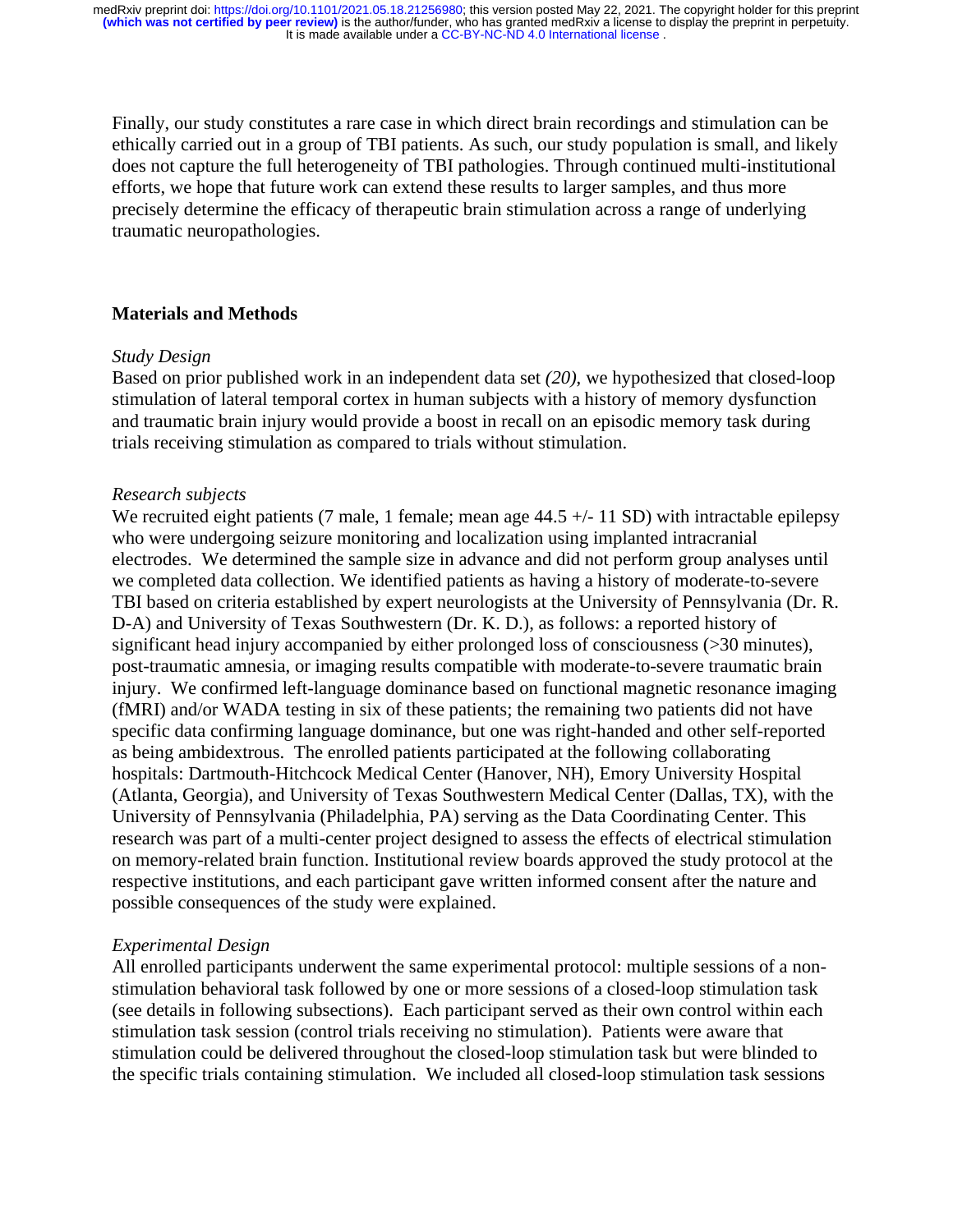performed by the participants in the reported results and did not perform group analyses until all data were collected.

## *Behavioral task*

Each participant performed a delayed verbal free recall task (Fig. 1A) on a laptop, in which they studied lists of displayed items for later verbal recall. Each list comprised 12 words selected without replacement from a pool of nouns; the word pool consisted of items belonging to 25 semantic categories (e.g. beverages, kitchen appliances, zoo animals). Each list of 12 items consisted of four unique words drawn at random (and without replacement) from each of three randomly-selected categories. Participants contributed up to 25 study-test trials per session, plus a practice trial discarded in subsequent analyses. Each trial consisted of three main phases: encoding, distractor, and recall (Fig. 1A). Following a ten-second countdown period, each trial began with the encoding phase, in which the computer displays each item individually for 1600 ms followed by a randomly jittered 750-1000 ms blank inter-stimulus interval (ISI). After viewing the final item of the list, participants entered a distractor phase (20 seconds), in which they typed responses to a series of simple arithmetic problems, receiving correct/incorrect feedback through an audio tone. Following the distractor phase, a brief auditory tone cued participants to speak aloud as many items as possible from the most recent viewed list (30 seconds), in any order, with vocal responses digitally recorded and later manually annotated for analysis. Participants performed the categorized delayed free recall task without brain stimulation (i.e. "record-only") or with closed-loop brain stimulation (see details below). Two of the eight participants performed record-only sessions of a nearly-identical uncategorized variant of the delayed free recall task in addition to the categorized variant described above, in which the word pool consisted of high frequency nouns. In prior work, analyses of behavioral and electrophysiological data across these two task variants have revealed nearly identical biomarkers relating to successful memory encoding and retrieval *(36)*.

### *Data collection and processing*

The neurosurgical team implanted minimally-invasive stereoelectroencephalography (sEEG) depth electrodes (AdTech Medical Instrument Corporation, PMT Corporation, DIXI Medical) within the brain parenchyma to collect electrophysiological data (EEG) to best localize epileptogenic regions, with specific placement of each electrode planned to support each patient's individual clinical care. The External Neural Stimulator (ENS) (Medtronic, Inc.) recorded EEG signals (microvolts; sample rate = 2000 Hz) using a bipolar reference scheme, consisting of pairs of immediately adjacent contacts on the implanted sEEG electrodes. During testing sessions, the laptop recorded behavioral responses (vocalizations, key presses), synchronized to the ENS-recorded EEG via transmitted network packets. In a first preprocessing step, a 5 Hz band-stop fourth order Butterworth filter (centered on 60 Hz) removed line noise from the recorded EEG signals. Then, we performed a spectral power decomposition on the time-series data at 8 frequencies from 6-180 Hz, logarithmically- spaced, using Morlet wavelets (wave number  $= 5$ ) for time windows from 0 to 1366 ms relative to word onset, including a mirrored buffer (length = 1365 ms) before and after the interval of interest, in order to avoid convolution edge effects. Finally, we log-transformed the resulting time-frequency data, averaged over the time interval, and *z*-scored within session and frequency across item presentations.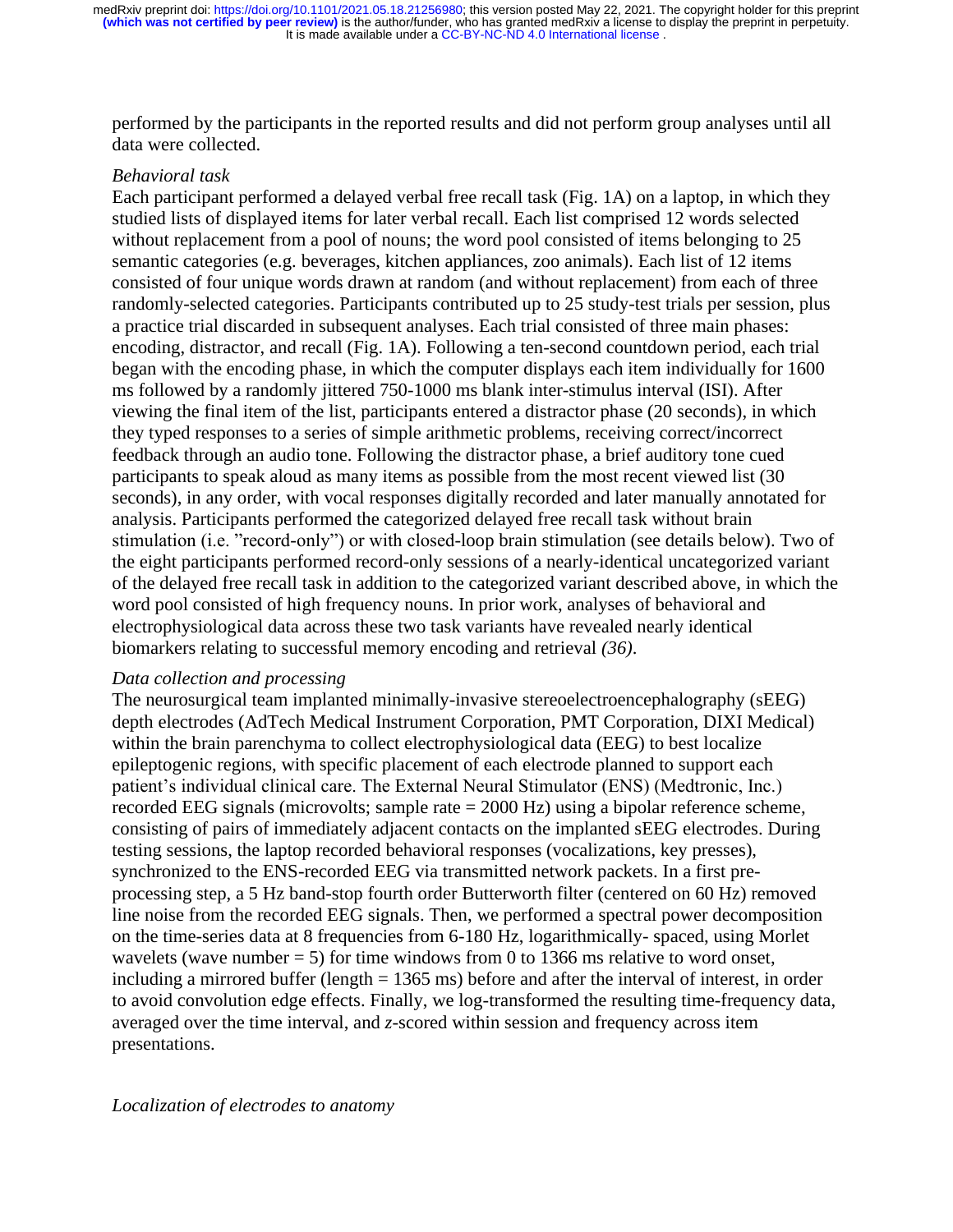We performed a patient-specific parcellation of cortical surface regions according to the Desikan-Killiany atlas using Freesurfer *(37)* on pre-surgical volumetric T1-weighted magnetic resonance imaging (MRI) scans. We performed an additional volumetric segmentation of the whole brain cortical surface and medial temporal lobe was performed on the T1-weighted scan and a high-resolution hippocampal coronal T2-weighted scan using Advanced Normalization Tools (ANTS) *(38)* and Automatic Segmentation of Hippocampal Subfields (ASHS) multi-atlas segmentation methods *(39)*. We derived coordinates of the radiodense electrode contacts from a post-implant CT using custom software (Voxtool, [https://github.com/pennmem/voxTool\)](https://github.com/pennmem/voxTool), and co-registered with the T1 and T2 MRI scans using ANTS.

#### *Classification of mnemonic success*

Each participant took part in multiple sessions of a delayed free recall memory task (Fig. 1A). The record-only sessions provided behavioral data and EEG time-series data upon which to train a participant-specific multivariate logistic regression classifier to identify patterns of brain-wide neural activity during memory encoding that predicted recall success *(17, 18, 22, 36)*. The classifier utilized recorded EEG spectral power as features for training, measured during successful and unsuccessful memory encoding and memory retrieval event epochs from prior record-only sessions (Fig. 1B). Encoding event epochs spanned the time 0-1366 ms relative to item presentation, and retrieval event epochs spanned -525-0 ms relative to either a valid recall or an unsuccessful search period. Valid recalls did not include repeated items and intrusions of non-list items. We defined a deliberation period as a 525 ms interval in which no prior vocalizations occurred within 1000 ms from onset and no subsequent recall within 2000 ms. We also excluded time periods within the first and last 1000 ms of the entire retrieval interval. For each valid pre-retrieval epoch, we identified a "matched" unsuccessful search deliberation epoch on another list, selecting the epoch from the closest list within the session whose timing within the recall period matched that of the valid recall and no vocalization took place. Given the potential imbalance between encoding and retrieval events, we inversely weighted the penalty parameter according to the class imbalance *(40)*, and computed class weights for each class as



where  $n_A$  is the number of events class *A* events, and  $n_B$  is the number of class *B* events. Encoding/retrieval class observations had a fixed value weighting of 2.5 *(17)*.

For each participant, we measured classifier performance on the training dataset using a leaveone-session-out (LOSO) cross-validation procedure, by measuring the area under the curve (AUC) of the receiver operating characteristic (ROC) curve. The AUC of the ROC relates the ratio of the true positive rate (correctly classified as later recalled) and false positive rate (incorrectly classified as later recalled) across classification thresholds (Fig. 1C). A two-tailed, one-sample *t*-test versus chance level AUC of 0.5 (alpha = 0.05) tested for significance of trained classifier AUCs across participants. To measure generalization performance of a participant's classifier to the closed-loop session, we used the same AUC metric calculated using the No-Stim lists as the evaluation dataset (Fig. 2D), testing for significance using the above described t-test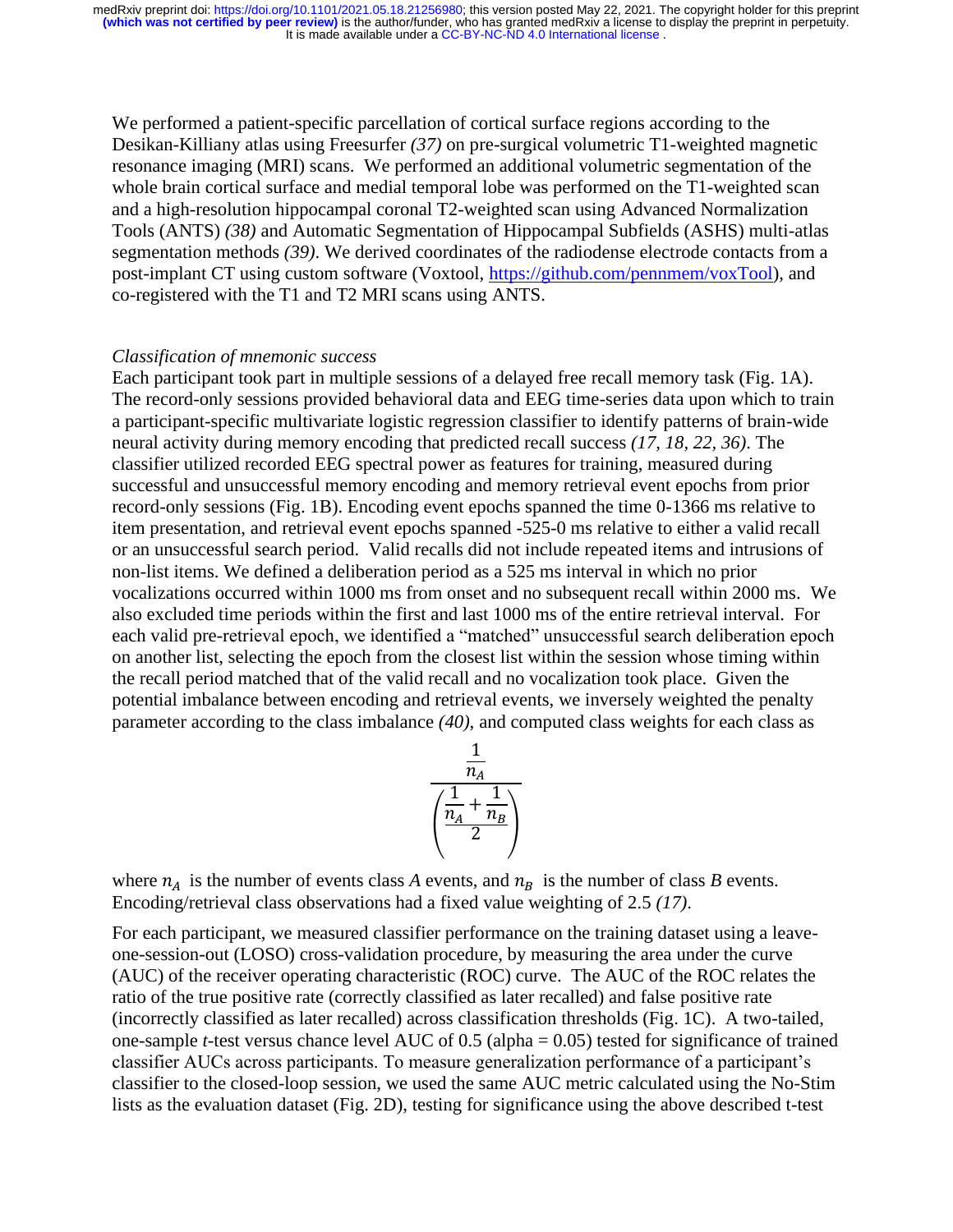across closed-loop stimulation sessions. To assess the relative importance of different frequency features to the classifier's performance (Fig. 1D), we calculated a forward model for each participant based on the data covariance matrix and the weights of fitted classifier. We also used the classifier's outputs on the training data to separate items into low and high probability of memory success based on the median of the distribution of classifier outputs across all items (Fig. 1E). This allowed us to characterize how participants' actual memory performance compared with the predictions of the model.

#### *Closed-loop stimulation task and procedure*

In subsequent closed-loop stimulation sessions, the closed-loop system used the multivariate logistic regression classifier to decode the probability of recall from neural activity on-line during the encoding phase of the task (Fig. 2A). Subjects first performed one No-Stim practice list, followed by 25 additional Stim and No-Stim lists. Lists 1-3 were used as a No-Stim baseline for normalizing the classifier features; lists 4-25 consisted of 16 lists of Stim and 6 lists of No-Stim conditions, randomly distributed. Concurrent with the free recall task, the closed-loop system calculated spectral power features on recorded data from 0-1366 ms relative to item presentation: during Stim lists, if the predicted probability of recall was below 0.5 (i.e. a poor memory encoding state), the system immediately triggered stimulation. On No-Stim lists, stimulation was not delivered. During each stimulation event, electrical current passed through a single pair of adjacent electrode contacts, as charge-balanced biphasic rectangular pulses (pulse width =  $300 \,\mu s$ ) at 200 Hz frequency, for 500 ms. Each stimulation session began with the determination of a safe stimulation amplitude, in which experimenters initially triggered stimulation trains at the above parameters at a low, floor amplitude chosen by the monitoring clinician, who observed the patient's EEG for stimulation-induced afterdischarges. With the clinician's approval, the amplitude of additional stimulation incrementally increased, until reaching either the target amplitude or a safe maximum amplitude. Target amplitudes were below the afterdischarge threshold and below accepted safety limits for charge density; in this study, all participants received stimulation at 0.5 milliamperes. As the neurosurgical team determined electrode implantation sites on a case-by-case basis to address each patient's specific care, we used a combination of anatomical and functional information to select stimulation sites. We prioritized electrodes in lateral temporal cortex (LTC), in particular the middle portion of the middle temporal gyrus, where previously published results have indicated a stronger beneficial effect *(20)*.

#### *Statistical analysis of the effect of stimulation on memory*

To assess the effect of stimulation on memory performance, we compared participant recall rates on Stim lists and No-Stim lists. As standard practice, we excluded the practice list and the first three baseline (non-stimulation) lists from these analyses. For each session, we calculated the mean percentage of recalled words for the Stim and No-Stim list conditions (i.e. number words recalled divided by total number of words). To account for inter-session baseline differences in recall, we calculated the difference in individual session Stim and No-Stim recall rates, normalized by the mean No-Stim recall rate across all sessions, and tested for significance using a two-tailed paired t-test (alpha  $= 0.05$ ).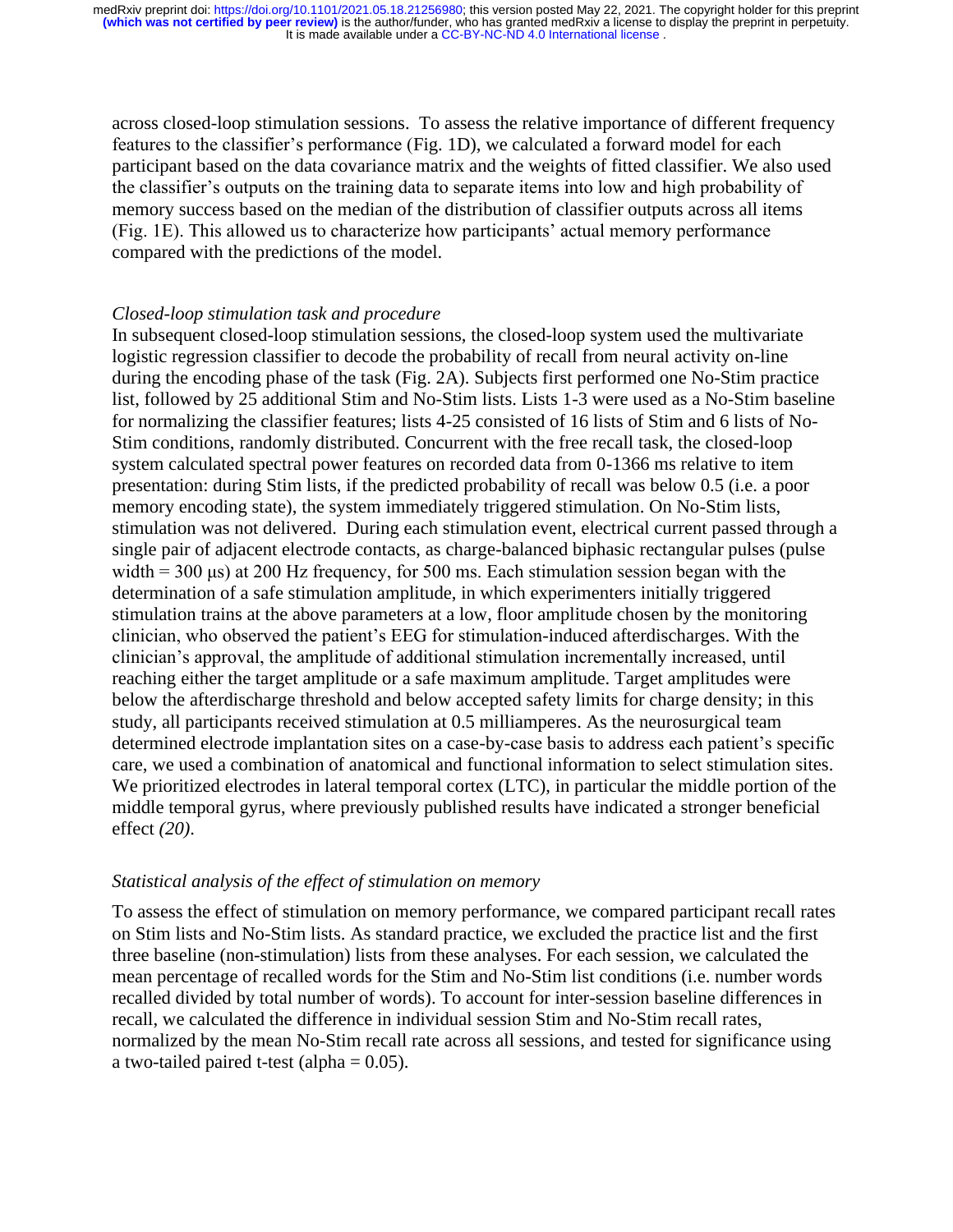We further estimated the effect of stimulation on memory performance using a hierarchical linear mixed effects model that took account of the varying numbers of closed-loop sessions across participants and the effect of list position within each session. Here, we analyzed recall percentage in the model, with Stim/No-Stim and list number (position with the session) as fixed effects and session nested in participant as a random intercept effect. A likelihood-ratio chisquared test (alpha  $= 0.05$ ) evaluated the significance of the fixed effects by comparing the performance of the full model to that of a reduced model without the fixed effect in question.

# **References**

1. D. H. Lowenstein, Epilepsy after head injury: an overview, *Epilepsia* **50 Suppl 2**, 4–9 (2009).

2. S. Fleminger, Head injury as a risk factor for Alzheimer's disease: the evidence 10 years on; a partial replication, *Journal of Neurology, Neurosurgery & Psychiatry* **74**, 857–862 (2003).

3. S. Jafari, M. Etminan, F. Aminzadeh, A. Samii, Head injury and risk of Parkinson disease: A systematic review and meta-analysis: Head Injury and Risk of Parkinson Disease, *Movement Disorders* **28**, 1222–1229 (2013).

4. A. C. McKee, R. C. Cantu, C. J. Nowinski, E. T. Hedley-Whyte, B. E. Gavett, A. E. Budson, V. E. Santini, H.-S. Lee, C. A. Kubilus, R. A. Stern, Chronic Traumatic Encephalopathy in Athletes: Progressive Tauopathy After Repetitive Head Injury, *J Neuropathol Exp Neurol* **68**, 709–735 (2009).

5. A. I. Maas, N. Stocchetti, R. Bullock, Moderate and severe traumatic brain injury in adults, *The Lancet Neurology* **7**, 728–741 (2008).

6. V. E. Johnson, W. Stewart, D. H. Smith, Axonal pathology in traumatic brain injury, *Experimental Neurology* **246**, 35–43 (2013).

7. E. D. Bigler, W. L. Maxwell, Neuroimaging and neuropathology of TBI, *NeuroRehabilitation* **28**, 63–74 (2011).

8. E. D. Bigler, Neuroimaging Biomarkers in Mild Traumatic Brain Injury (mTBI), *Neuropsychology Review* **23**, 169–209 (2013).

9. J. M. Silver, T. W. McAllister, D. B. Archiniegas, Eds., *Textbook of traumatic brain injury* (American Psychiatric Association Publishing, Third., 2019).

10. J. Jacobs, J. Miller, S. A. Lee, T. Coffey, A. J. Watrous, M. R. Sperling, A. Sharan, G. Worrell, B. Berry, B. Lega, B. Jobst, K. Davis, R. E. Gross, S. A. Sheth, Y. Ezzyat, S. R. Das, J. Stein, R. Gorniak, M. J. Kahana, D. S. Rizzuto, Direct electrical stimulation of the human entorhinal region and hippocampus impairs memory, *Neuron* **92**, 1–8 (2016).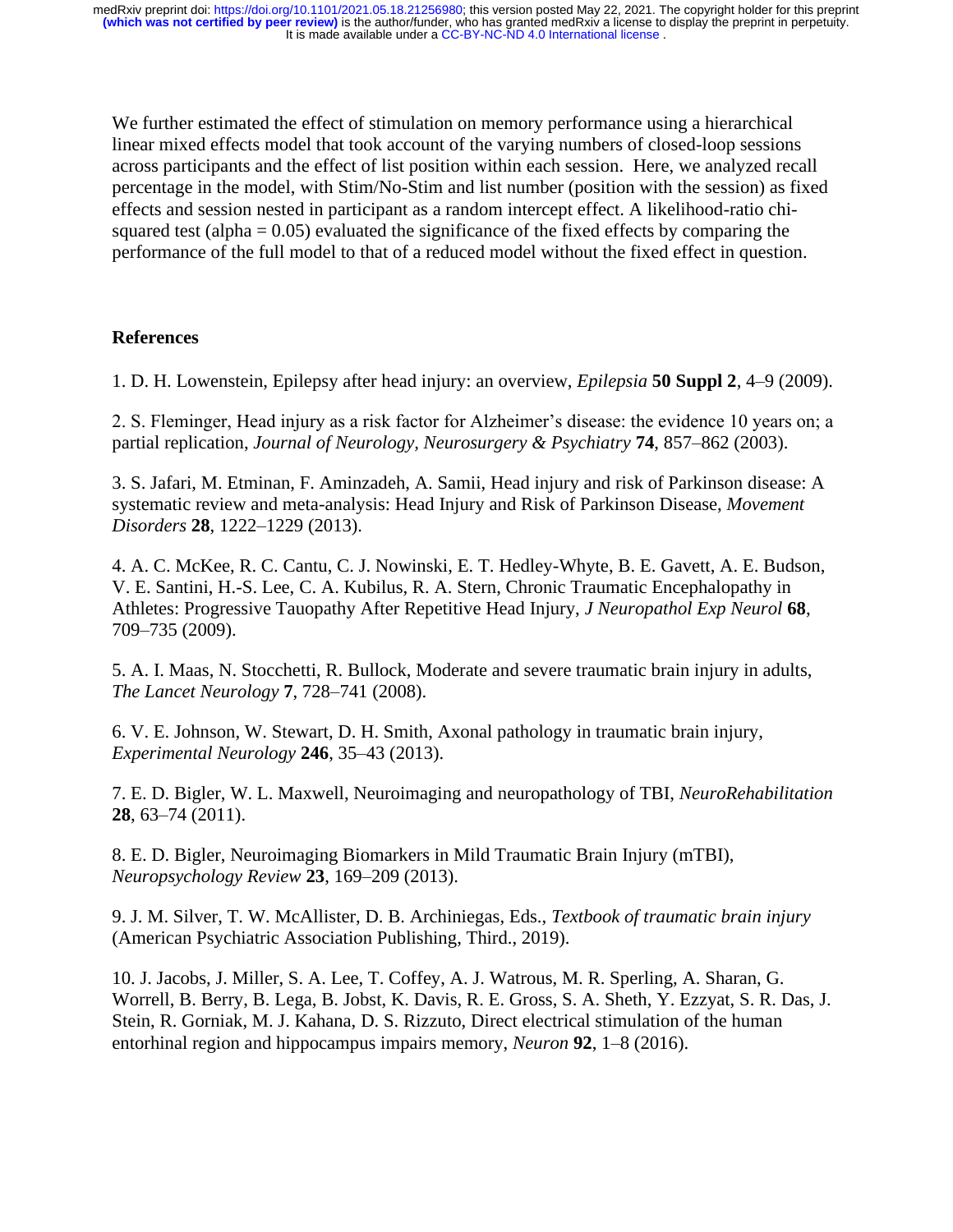11. M. B. Merkow, J. F. Burke, A. G. Ramayya, A. D. Sharan, M. R. Sperling, M. J. Kahana, Stimulation of the human medial temporal lobe between learning and recall selectively enhances forgetting, *Brain Stimulation* **10**, 645–650 (2017).

12. K. Perrine, O. Devinsky, S. Uysal, D. J. Luciano, others, Left temporal neocortex mediation of verbal memory: Evidence from functional mapping with cortical stimulation., *Neurology* **44**, 1845–1850 (1994).

13. A. S. Titiz, M. R. Hill, E. A. Mankin, Z. M. Aghajan, D. Eliashiv, N. Tchemodanov, U. Maoz, J. Stern, M. E. Tran, P. Schuette, others, Theta-burst microstimulation in the human entorhinal area improves memory specificity, *eLife* **6** (2017).

14. N. Suthana, Z. Haneef, J. Stern, R. Mukamel, E. Behnke, B. Knowlton, I. Fried, Memory enhancement and deep-brain stimulation of the entorhinal area, *The New England Journal of Medicine* **366**, 502–10 (2012).

15. Y. Ezzyat, N. A. Suthana, in *Oxford Handbook of Human Memory*, M. J. Kahana, A. D. Wagner, Eds. (Oxford University Press, Oxford, United Kingdom, in press).

16. M. L. Jacobs, J. Donders, Criterion validity of the California Verbal Learning Test-Second Edition (CVLT-II) after traumatic brain injury, *Arch Clin Neuropsychol* **22**, 143–149 (2007).

17. J. E. Kragel, Y. Ezzyat, M. R. Sperling, R. Gorniak, G. A. Worrell, B. M. Berry, C. Inman, J.-J. Lin, K. A. Davis, S. R. Das, J. M. Stein, B. C. Jobst, K. A. Zaghloul, S. A. Sheth, D. S. Rizzuto, M. J. Kahana, Similar patterns of neural activity predict memory function during encoding and retrieval, *NeuroImage* **155**, 60–71 (2017).

18. Y. Ezzyat, J. E. Kragel, J. F. Burke, D. F. Levy, A. Lyalenko, P. Wanda, L. O'Sullivan, K. B. Hurley, S. Busygin, I. Pedisich, M. R. Sperling, G. A. Worrell, M. T. Kucewicz, K. A. Davis, T. H. Lucas, C. S. Inman, B. C. Lega, B. C. Jobst, S. A. Sheth, K. Zaghloul, M. J. Jutras, J. M. Stein, S. R. Das, R. Gorniak, D. S. Rizzuto, M. J. Kahana, Direct Brain Stimulation Modulates Encoding States and Memory Performance in Humans, *Current Biology* **27**, 1251–1258 (2017).

19. S. Haufe, F. Meinecke, K. Görgen, S. Dähne, J.-D. Haynes, B. Blankertz, F. Bießmann, On the interpretation of weight vectors of linear models in multivariate neuroimaging, *NeuroImage* **87**, 96–110 (2014).

20. Y. Ezzyat, P. A. Wanda, D. F. Levy, A. Kadel, A. Aka, I. Pedisich, M. R. Sperling, A. D. Sharan, B. C. Lega, A. Burks, R. E. Gross, C. S. Inman, B. C. Jobst, M. A. Gorenstein, K. A. Davis, G. A. Worrell, M. T. Kucewicz, J. M. Stein, R. Gorniak, S. R. Das, D. S. Rizzuto, M. J. Kahana, Closed-loop stimulation of temporal cortex rescues functional networks and improves memory, *Nat Commun* **9**, 365 (2018).

21. U. R. Mohan, A. J. Watrous, J. F. Miller, B. C. Lega, M. R. Sperling, G. A. Worrell, R. E. Gross, K. A. Zaghloul, B. C. Jobst, K. A. Davis, S. A. Sheth, J. M. Stein, S. R. Das, R. Gorniak, P. A. Wanda, D. S. Rizzuto, M. J. Kahana, J. Jacobs, The effects of direct brain stimulation in humans depend on frequency, amplitude, and white-matter proximity, *Brain Stimulation* **13**, 1183–1195 (2020).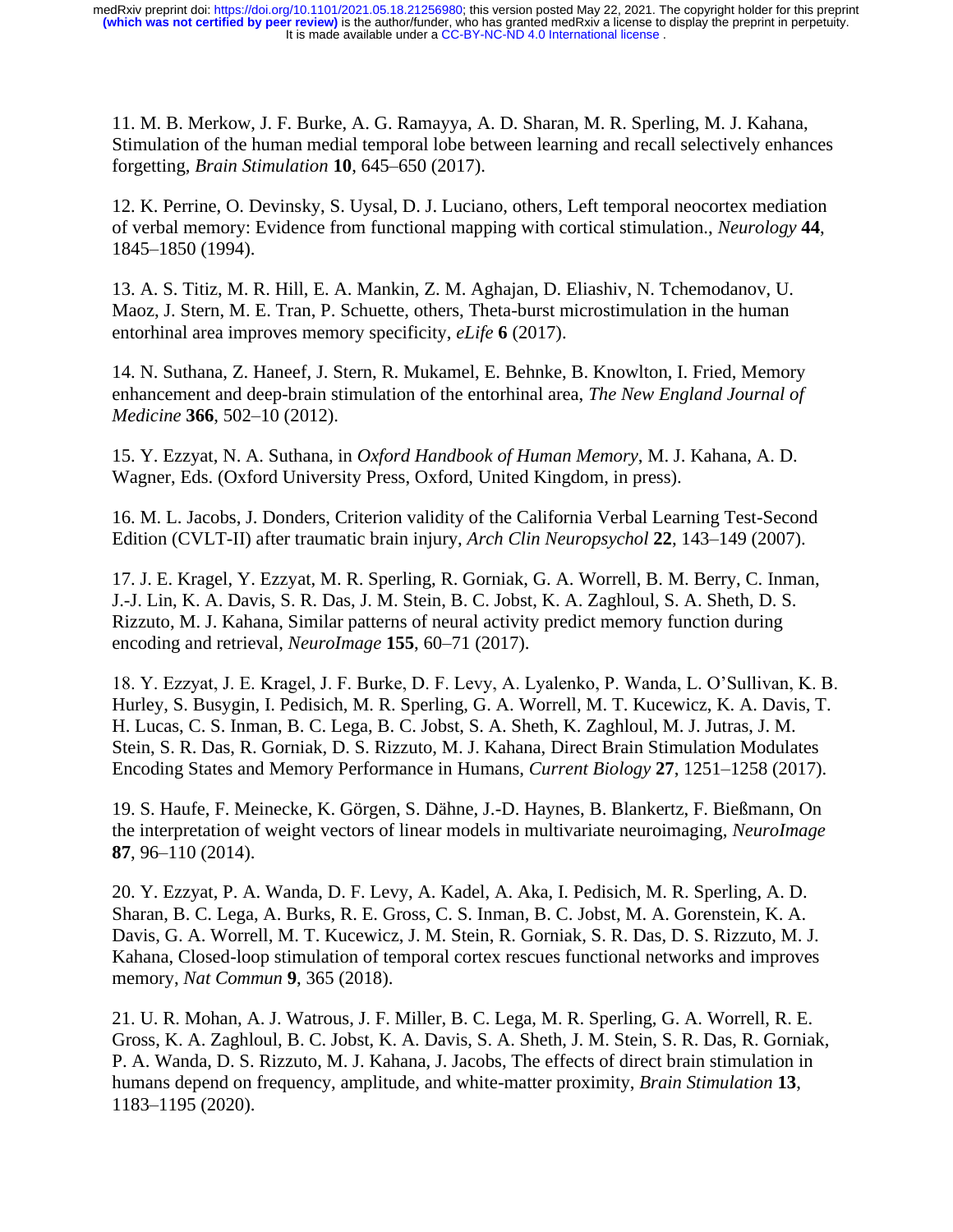22. J. F. Burke, N. M. Long, K. A. Zaghloul, A. D. Sharan, M. R. Sperling, M. J. Kahana, Human intracranial high-frequency activity maps episodic memory formation in space and time., *NeuroImage* **85**, 834–843 (2014).

23. J. A. Greenberg, J. F. Burke, R. Haque, M. J. Kahana, K. A. Zaghloul, Decreases in theta and increases in high frequency activity underlie associative memory encoding., *NeuroImage* **114**, 257–263 (2015).

24. E. A. Solomon, J. E. Kragel, M. R. Sperling, A. Sharan, G. Worrell, M. Kucewicz, C. S. Inman, B. Lega, K. A. Davis, J. M. Stein, B. C. Jobst, K. A. Zaghloul, S. A. Sheth, D. S. Rizzuto, M. J. Kahana, Widespread theta synchrony and high-frequency desynchronization underlies enhanced cognition, *Nature Communications* **8**, 1704 (2017).

25. M. J. Kahana, E. V. Aggarwal, T. D. Phan, The variability puzzle in human memory, *Journal of Experimental Psychology: Learning, Memory, and Cognition* **44**, 1857–1863 (2018).

26. T. Koeglsperger, C. Palleis, F. Hell, J. H. Mehrkens, K. Bötzel, Deep Brain Stimulation Programming for Movement Disorders: Current Concepts and Evidence-Based Strategies, *Frontiers in Neurology* **10**, 410 (2019).

27. C. J. Hartmann, S. Fliegen, S. J. Groiss, L. Wojtecki, A. Schnitzler, An update on best practice of deep brain stimulation in Parkinson's disease, *Therapeutic Advances in Neurological Disorders* **12**, 175628641983809 (2019).

28. B. C. Jobst, R. Kapur, G. L. Barkley, C. W. Bazil, M. J. Berg, G. K. Bergey, J. G. Boggs, S. S. Cash, A. J. Cole, M. S. Duchowny, R. B. Duckrow, J. C. Edwards, S. Eisenschenk, A. J. Fessler, N. B. Fountain, E. B. Geller, A. M. Goldman, R. R. Goodman, R. E. Gross, R. P. Gwinn, C. Heck, A. A. Herekar, L. J. Hirsch, D. King-Stephens, D. R. Labar, W. R. Marsh, K. J. Meador, I. Miller, E. M. Mizrahi, A. M. Murro, D. R. Nair, K. H. Noe, P. W. Olejniczak, Y. D. Park, P. Rutecki, V. Salanova, R. D. Sheth, C. Skidmore, M. C. Smith, D. C. Spencer, S. Srinivasan, W. Tatum, P. Van Ness, D. G. Vossler, R. E. Wharen, G. A. Worrell, D. Yoshor, R. S. Zimmerman, T. L. Skarpaas, M. J. Morrell, Brain-responsive neurostimulation in patients with medically intractable seizures arising from eloquent and other neocortical areas, *Epilepsia* **58**, 1005–1014 (2017).

29. N. Zangiabadi, L. D. Ladino, F. Sina, J. P. Orozco-Hernández, A. Carter, J. F. Téllez-Zenteno, Deep Brain Stimulation and Drug-Resistant Epilepsy: A Review of the Literature, *Frontiers in Neurology* **10**, 601 (2019).

30. A. L. Crowell, P. Riva-Posse, P. E. Holtzheimer, S. J. Garlow, M. E. Kelley, R. E. Gross, L. Denison, S. Quinn, H. S. Mayberg, Long-Term Outcomes of Subcallosal Cingulate Deep Brain Stimulation for Treatment-Resistant Depression, *Am J Psychiatry* **176**, 949–956 (2019).

31. B. D. Greenberg, L. A. Gabriels, D. A. Malone, A. R. Rezai, G. M. Friehs, M. S. Okun, N. A. Shapira, K. D. Foote, P. R. Cosyns, C. S. Kubu, P. F. Malloy, S. P. Salloway, J. E. Giftakis, M. T. Rise, A. G. Machado, K. B. Baker, P. H. Stypulkowski, W. K. Goodman, S. A. Rasmussen, B. J. Nuttin, Deep brain stimulation of the ventral internal capsule/ventral striatum for obsessivecompulsive disorder: worldwide experience, *Mol. Psychiatry* **15**, 64–79 (2010).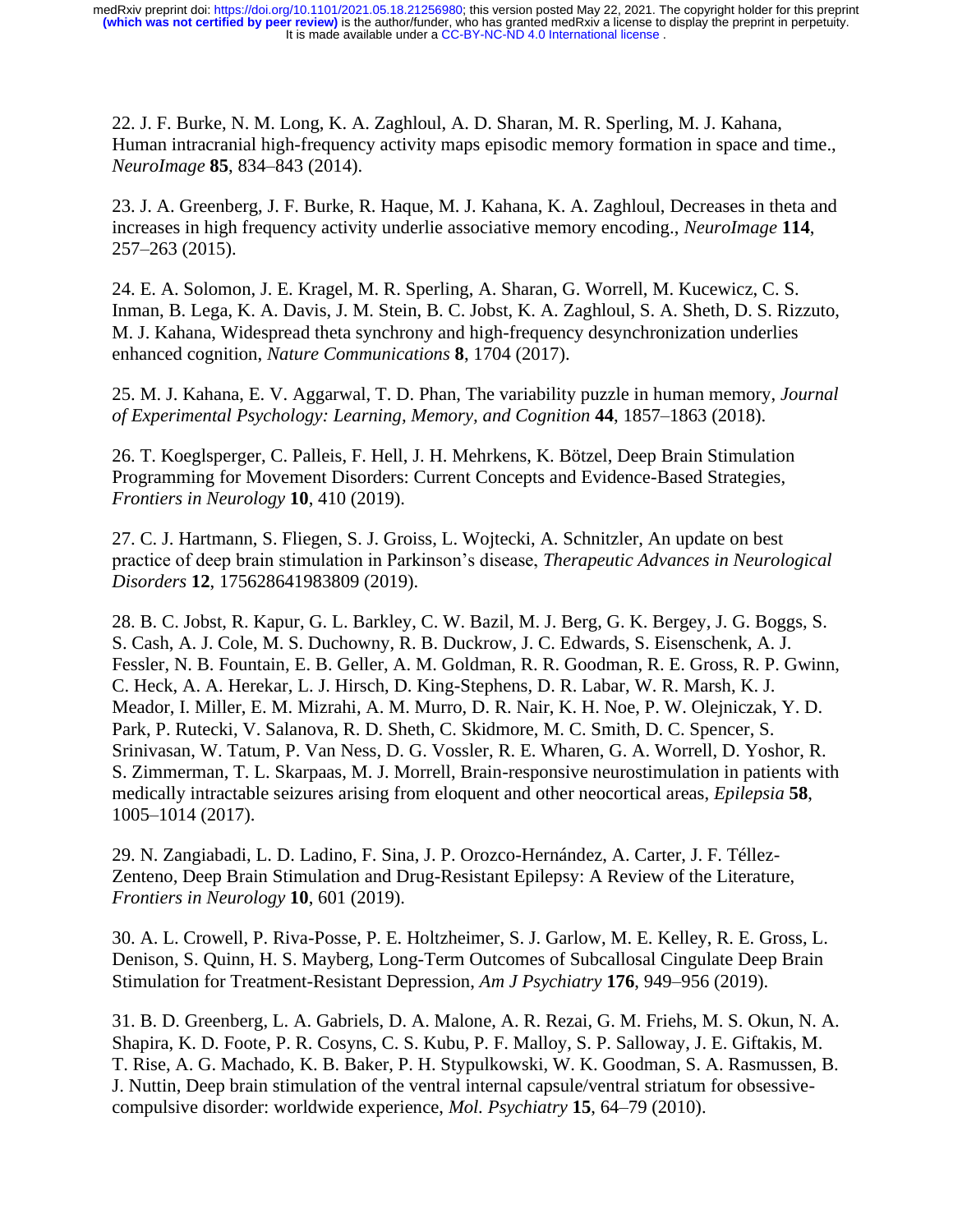32. D. J. Lee, C. S. Lozano, R. F. Dallapiazza, A. M. Lozano, Current and future directions of deep brain stimulation for neurological and psychiatric disorders, *J. Neurosurg.* **131**, 333–342 (2019).

33. E. A. Solomon, J. E. Kragel, R. E. Gross, B. Lega, M. R. Sperling, G. Worrell, S. A. Sheth, K. A. Zaghloul, B. C. Jobst, J. M. Stein, S. Das, R. Gorniak, C. S. Inman, S. Seger, D. S. Rizzuto, M. J. Kahana, Medial temporal lobe functional connectivity predicts stimulationinduced theta power, *Nature Communications* **9**, 4437 (2018).

34. K. Kim, A. D. Ekstrom, N. Tandon, A network approach for modulating memory processes via direct and indirect brain stimulation: Toward a causal approach for the neural basis of memory, *Neurobiology of Learning and Memory* (2016).

35. J. K. Krauss, N. Lipsman, T. Aziz, A. Boutet, P. Brown, J. W. Chang, B. Davidson, W. M. Grill, M. I. Hariz, A. Horn, M. Schulder, A. Mammis, P. A. Tass, J. Volkmann, A. M. Lozano, Technology of deep brain stimulation: current status and future directions, *Nature Reviews Neurology* **17**, 75–87 (2021).

36. C. T. Weidemann, J. E. Kragel, B. C. Lega, G. A. Worrell, M. R. Sperling, A. D. Sharan, B. C. Jobst, F. Khadjevand, K. A. Davis, P. A. Wanda, A. Kadel, D. S. Rizzuto, M. J. Kahana, Neural activity reveals interactions between episodic and semantic memory systems during retrieval., *Journal of Experimental Psychology: General* **148**, 1–12 (2019).

37. B. Fischl, A. van der Kouwe, C. Destrieux, E. Halgren, F. Ségonne, D. H. Salat, E. Busa, L. J. Seidman, J. Goldstein, D. Kennedy, V. Caviness, N. Makris, B. Rosen, A. M. Dale, Automatically parcellating the human cerebral cortex, *Cerebral Cortex* **14**, 11–22 (2004).

38. B. B. Avants, C. L. Epstein, M. Grossman, J. C. Gee, Symmetric diffeomorphic image registration with cross-correlation: evaluating automated labeling of elderly and neurodegenerative brain, *Medical Image Analysis* **12**, 26–41 (2008).

39. P. A. Yushkevich, J. B. Pluta, H. Wang, L. Xie, S.-L. Ding, E. C. Gertje, L. Mancuso, D. Kliot, S. R. Das, D. A. Wolk, Automated volumetry and regional thickness analysis of hippocampal subfields and medial temporal cortical structures in mild cognitive impairment, *Human Brain Mapping* **36**, 258–287 (2015).

40. T. Hastie, R. Tibshirani, J. Friedman, *The Elements of Statistical Learning: Data Mining, Inference, and Prediction, Second Edition* (Springer-Verlag, New York, ed. 2, 2009).

# **Acknowledgments**

The authors express their gratitude to the patients who selflessly volunteered to participate in these studies. They acknowledge Linley Robinson, Robert Quon, and Lou Blanpain for their role in data collection. They acknowledge Dr. Daniel Rizzuto for contributions to experimental design and the Medtronic team, led by Dr. Tim Denison, for their contributions to the development of the ENS neural recording and stimulation platform. **Funding:** The Defense